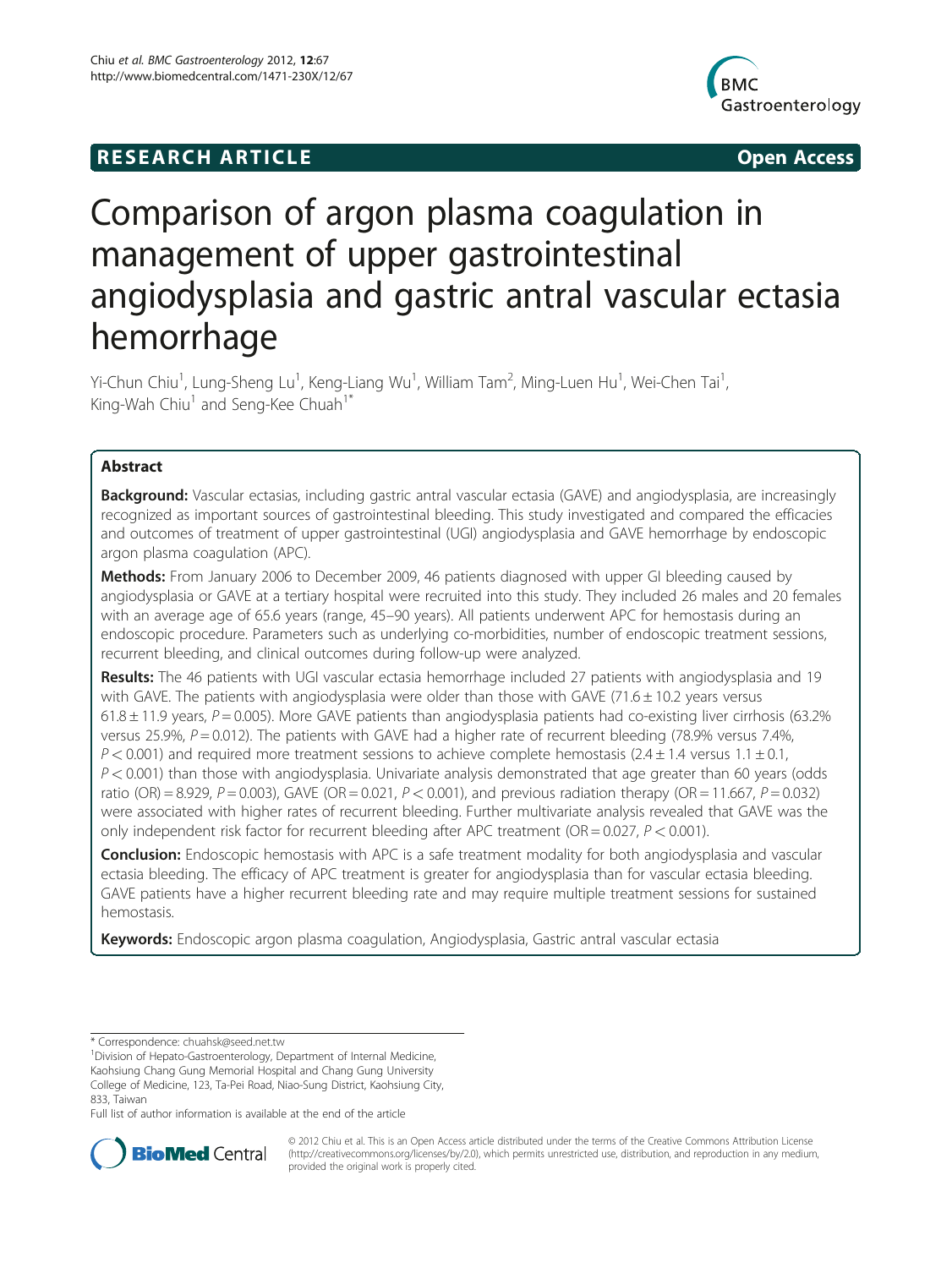# Background

Gastrointestinal vascular ectasia comprises angiodysplasia, gastric antral vascular ectasia (GAVE), and other forms of telangiectasia related to multisystemic disease, such as hereditary hemorrhagic telangiectasia, but not vascular tumors and Dieulafoy's lesion [\[1,2\]](#page-5-0). Angiodysplasias are typically discrete, flat or slightly raised, bright-red lesions 2 to 10 mm in size. GAVE is also called "watermelon stomach" due to the characteristic endoscopic findings of linear, friable, red streaks radiating from the pylorus. GAVE and angiodysplasia are the most common forms of upper gastrointestinal (UGI) vascular ectasia. Both are increasingly recognized as important sources of GI bleeding, accounting for up to 4% and 3% of cases of upper and lower GI bleeding, respectively [\[1](#page-5-0)-[4\]](#page-5-0). The clinical presentation ranges from chronic gastrointestinal blood loss that leads to chronic anemia to serious gastrointestinal events such as melena or hematemesis, which occur especially in patients with underlying conditions leading to bleeding tendencies, such as liver cirrhosis, or uremia.

Various thermal modalities are used to treat GI vascular ectasia, including Neodymium: Yttrium Aluminum Garnet (Nd: YAG) laser, multipolar electrocoagulation, and argon plasma coagulation (APC). APC was reported to be as effective as laser photocoagulation and multipolar electrocoagulation and to have advantages over other non-contact treatments for use in difficult-to-access areas [\[5](#page-5-0)]. However, few studies have evaluated the outcomes and prognoses of patients with upper GI vascular ectasia hemorrhage treated with APC. There is also little information on the efficacy of APC at treating different types of UGI vascular ectasia hemorrhage. In the current study, we aimed to investigate and compare the efficacies of endoscopic APC treatment of patients with different forms of UGI vascular ectasia hemorrhage and their treatment outcomes.

# Methods

From January 2006 to December 2009, we retrospectively reviewed the medical records of 46 consecutive patients diagnosed with upper GI bleeding caused by angiodysplasia or GAVE at a university-affiliated tertiary care center. The patients included 26 males and 20 females with an average age of 65.6 years (range, 45–90 years). All patients underwent APC for hemostasis during an endoscopic procedure. UGI bleeding was diagnosed by (1) clinical signs, such as hematemesis, coffee ground vomitus, hematochezia, or melena or (2) endoscopic visualization of active bleeding, adherent blood clots, or coffee-ground material in the stomach. Patients with (1) possible bleeding lesions other than vascular ectasia visualized by endoscopy, (2) treatment by hemostatic modalities other than APC, or (3) an inability to give informed consent were excluded. The study received approval (No. 99-3027B) from the ethics committee of our institution and conformed to its guidelines.

### Endoscopic treatment

Unless contraindicated, intramuscular hyoscine butylbromide (20 mg) was administered as an antispasmodic agent approximately 5 minutes before the start of the procedure. With consent from each patient, APC was performed through the working channel of the endoscope under direct visualization by using an electrosurgical generator (PSD 60; Olympus, Tokyo, Japan) and a 2.3-mm probe (argon gas flow, 1.0–2.0 L/min; power 40 W). All lesions were treated until the mucosa became white in appearance after electrocoagulation. The procedures were repeated for upper GI vascular ectasias if there was recurrent GI bleeding (as evidenced by hematemesis or melena) or a need for further transfusion. Rebleeding was defined as a new onset of hematemesis, coffee-ground vomitus, hematochezia, or melena after 24 h of stable vital signs and hematocrit following endoscopic treatment. After endoscopic therapy, patients were treated with a proton pump inhibitor as follows: an 80-mg pantoprazole bolus was administered intravenously, followed by intravenous pantoprazole at 80 mg per day until alimentation was possible and oral pantoprazole at 40 mg per day thereafter. The patient data collected included underlying co-morbidities, pre-treatment hemoglobin, platelet count, prothrombin and activated partial thrombin times, endoscopic findings, number of endoscopic treatment sessions, evidence of recurrent bleeding, and clinical outcome(s) during follow-up.

#### Statistical analysis

Continuous variables are expressed as the mean and standard deviation (SD). The continuous variables were analyzed using the Mann–Whitney U test. Categorical variables are expressed as totals and as percentages and were analyzed using the chi-square test or Fisher's exact test. Univariate and multivariate logistic regression were used to analyze the factors related to recurrent bleeding after APC treatment. A  $P$  value less than 0.05 was considered statistically significant. All statistical analyses were performed using SPSS 17.0 (SPSS, Inc., Chicago, IL, USA).

# Results

The diagnosis was angiodysplasia in 27 patients and GAVE in 19. Seven (25.9%) patients with angiodysplasia had liver cirrhosis, 6 (22.2%) suffered from end-stage renal disease, and 1 (3.7%) had hereditary hemorrhagic telangiectasia. Five of 7 cirrhotic patients had hepatoma; 2 were treated by transarterial embolization via the hepatic artery, 1 by radiation therapy, and 2 by supportive therapy. Twenty-two of the patients with angiodysplasia had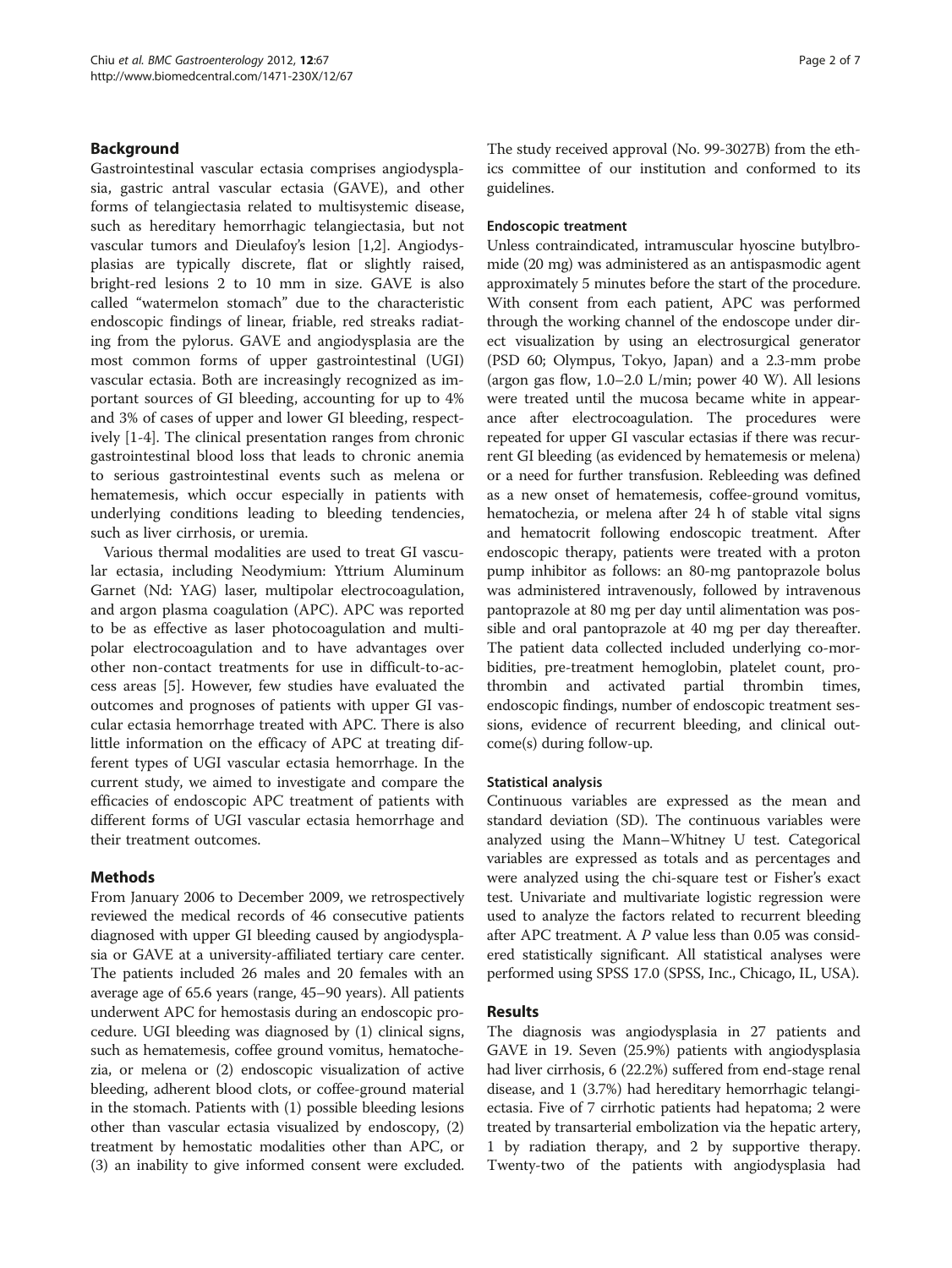|                                                                | Angiodysplasia $N = 27$ | $GAVEN = 19$      | P value |
|----------------------------------------------------------------|-------------------------|-------------------|---------|
| Age, years, mean $\pm$ SD*                                     | $71.6 \pm 10.2$         | $61.8 \pm 11.9$   | 0.005   |
| Gender, M/F                                                    | 15/12                   | 11/8              | 0.875   |
| Hemoglobin level (g/L), mean $\pm$ SD*                         | $84.0 \pm 32.0$         | $82.0 \pm 21.0$   | 0.971   |
| Platelet count ( $\times 10^9$ /L), mean $\pm$ SD <sup>*</sup> | $162.3 \pm 84.2$        | $142.1 \pm 111.4$ | 0.192   |
| Prothrombin time (sec), mean $\pm$ SD*                         | $11.1 \pm 1.5$          | $11.1 \pm 3.3$    | 0.551   |
| Activated partial thromboplastin time (sec), mean $\pm$ SD*    | $30.1 \pm 5.1$          | $27.0 \pm 2.8$    | 0.095   |
| Active blood oozing on endoscopy, n (%)                        | 19 (70.4)               | 17 (89.5)         | 0.160   |
| Liver cirrhosis, n (%)                                         | 7(25.9)                 | 12(63.2)          | 0.012   |
| End-stage renal disease, n (%)                                 | 6(22.2)                 | 2(10.5)           | 0.440   |
| Hepatoma, n (%)                                                | 5(18.5)                 | 7(36.8)           | 0.19    |
| §Transarterial embolization, n (%)                             | 2(7.4)                  | 6(31.6)           | 0.051   |
| §Radiation therapy, n (%)                                      | 1(3.7)                  | 5(26.3)           | 0.068   |

Table 1 Clinical characteristics, blood-test data, and co-existing diseases in patients with angiodysplasia and gastric antral vascular ectasia (GAVE)

\* SD: 1 standard deviation

§ as previous treatment for hepatoma

lesions located in the stomach, including 2 with lesions in the fundus, 10 with lesions in the body, 7 with lesions in the antrum, and 3 with lesions at multiple sites, while the remaining 5 patients had lesions in the duodenum. Concomitant gastric and colonic angiodysplasia was found in 1 patient, and both sites were successfully treated with APC. Of the 19 GAVE patients, 12 (63.2%) had liver cirrhosis, while only 2 had end-stage renal diseases. Seven (36.8%) patients had hepatomas; 6 were treated by transarterial embolization via the hepatic artery and 5 by radiation therapy. All of these 5 patients received external beam radiation therapy after transarterial embolization. Concurrent portal hypertensive gastropathy (PHG) was observed in 5 GAVE patients. During endoscopic examination, active bleeding was found in 70.4% of patients with angiodysplasia and 89.5% of GAVE patients. The pattern of active bleeding in all of these cases was oozing. The clinical characteristics, blood test data endoscopic findings, and co-existing diseases of the 2 disease groups are shown in Table 1. None of our patients was using antiplatelet or anti-inflammatory drugs, but 1 of the patients with angiodysplasia had a history of using aspirin. However, there was no rebleeding observed after APC treatment in this patient. The patients with angiodysplasia were older than those with GAVE  $(71.6 \pm 10.2)$  years versus  $61.8 \pm 11.9$  years,  $P = 0.005$ ). A greater proportion of the GAVE patients than the angiodysplasia patients had coexisting liver cirrhosis (63.2% versus 25.9%,  $P = 0.012$ ). Greater proportions of the GAVE patients than the angiodysplasia patients had histories of previous transarterial embolization (31.6% versus 7.4%,  $P = 0.051$ ) and radiation therapy (26.3% versus 3.7%,  $P = 0.068$ ), although neither of these differences reached significance.

Initial hemostasis was achieved by APC during endoscopy in all cases. Recurrent bleeding occurred in 36.9% of these patients (17/46), including 7.4% (2/27) of those with angiodysplasia and 78.9% (15/19) of those with GAVE; the rebleeding was from the previous treatment site in all cases. The median duration of rebleeding after APC treatment was 14 days (7 to 21 days) in patients with angiodysplasia and 23 days (7 to 116 days) in those with GAVE. There was no complication related to endoscopic treatment in patients with either condition. There was also no mortality related to GI bleeding in the angiodysplasia patients, but 3 GAVE patients died of recurrent GI bleeding. All of these 3 patients suffered from co-morbidities such as concurrent liver cirrhosis and hepatoma, sepsis, or respiratory failure. As shown in Table 2, APC was more

Table 2 Comparison of the responses of angiodysplasia and GAVE to treatment with endoscopic argon plasma coagulation

|                                                   | Angiodysplasia $N = 27$ | $GAVEN = 19$ | P value |
|---------------------------------------------------|-------------------------|--------------|---------|
| Treatment sessions, mean $\pm$ SD*                | $1.1 \pm 0.1$           | $7.4 + 1.4$  | < 0.001 |
| Recurrent bleeding, n (%)                         | 2(7.4)                  | 15 (78.9)    | < 0.001 |
| Complete hemostasis and hospital discharge, n (%) | 27 (100%)               | 15 (78.9)    | 0.024   |
| Mortality related to bleeding, n (%)              | (0)                     | 3(15.8)      | 0.064   |

\* SD: 1 standard deviation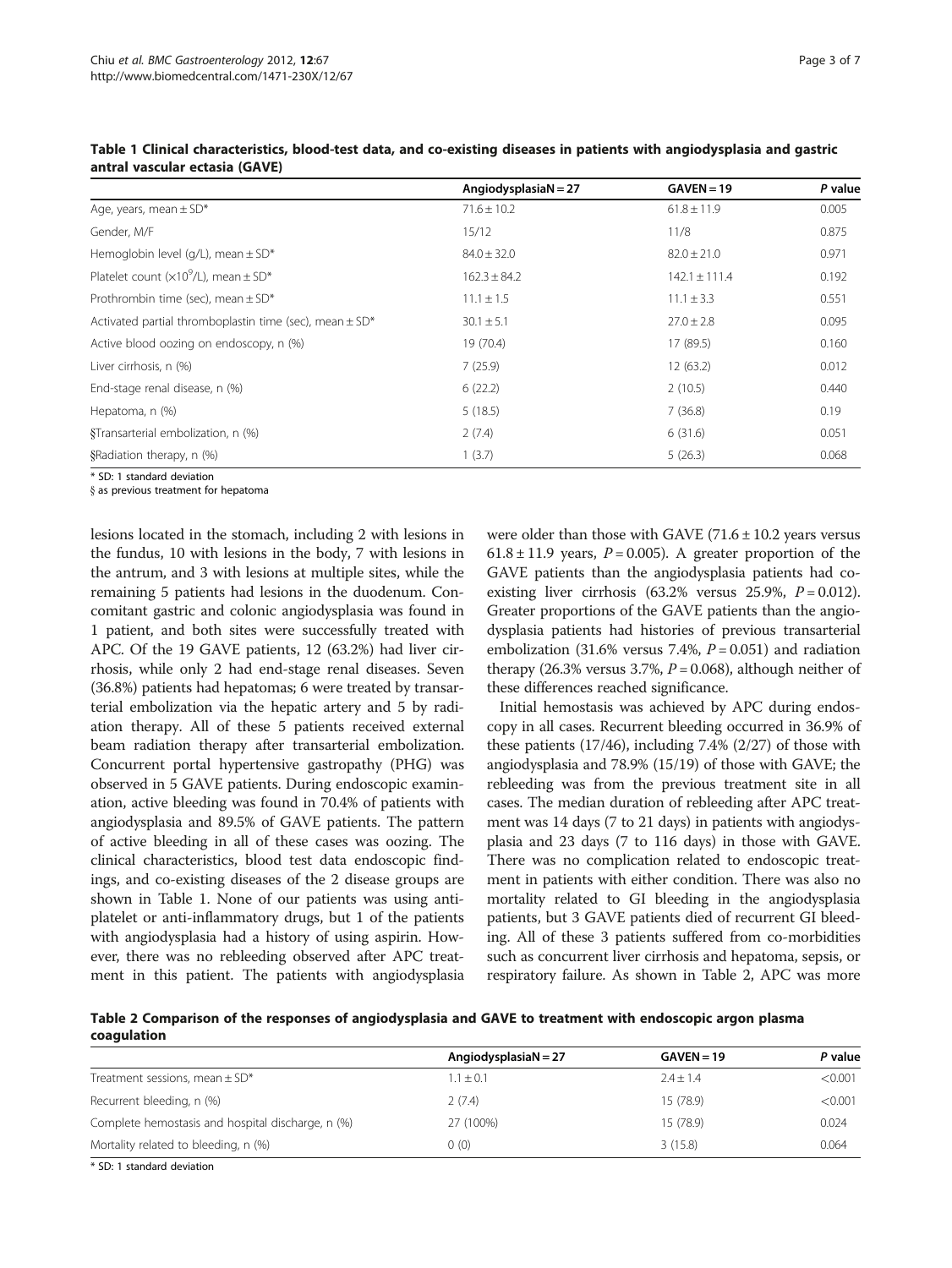effective at achieving complete hemostasis and hospital discharge in patients with angiodysplasia than in those with GAVE (100% versus. 78.9%,  $P = 0.024$ ). Patients with GAVE had a higher rate of rebleeding (78.9% versus 7.4%,  $P < 0.001$ ) and required a greater number of treatment sessions to achieve hemostasis  $(2.4 \pm 1.4 \text{ versus } 1.1 \pm 0.1, P)$ < 0.001) than those with angiodysplasia. Bleeding-related mortality was also higher, although not significantly so, in GAVE patients than in those with angiodysplasia (15.8% versus 0%,  $P = 0.064$ ). The presence of active oozing was not significantly associated with a higher rate of mortality  $(8.3\% \text{ versus } 0\%, P = 1.0) \text{ or rebleeding } (41.7\% \text{ versus } 20\%,$  $P = 0.282$ ) after APC treatment. The results of univariate and multivariate analyses of recurrent bleeding using a logistic regression model are shown in Table 3. Univariate analysis demonstrated that age greater than 60 years (odds ratio  $(OR) = 8.929$ ,  $P = 0.003$ ), GAVE  $(OR = 0.021, P)$  $< 0.001$ ), and previous radiation therapy (OR = 11.667,  $P = 0.032$ ) were associated with higher rates of recurrent bleeding. Further multivariate analysis revealed that only GAVE was an independent risk factor for recurrent bleeding after APC treatment (OR =  $0.027$ ,  $P < 0.001$ ).

# **Discussion**

Angiodysplasia in the GI tract is a vascular lesion the actual cause of which remains unknown. Many hypotheses have been advanced in the literature, but most of these explanations are obscure. GI angiodysplasia has been reported to be associated with other systemic diseases, such as aortic valvular diseases, systemic sclerosis, hereditary hemorrhagic telangiectasis, and end-stage renal disease [[6,7\]](#page-5-0). Some have speculated that it may be the result of chronic low-grade venous obstruction secondary to increased intramural pressure [[8\]](#page-5-0) or local mucosal hypoxia [[9\]](#page-5-0). Markwick and colleagues [\[6](#page-5-0)] reported that the lesions were mostly multiple and located in the

proximal part of the stomach, while Weaver and colleagues [\[10](#page-5-0)] found angiodysplasia most often located at the junction of the middle to the distal third of the stomach, similarly to the current study. Likewise, the pathogenesis of GAVE is also unknown but appears to be related to liver cirrhosis in most cases. Other disorders are also associated with GAVE, including chronic renal failure [[11\]](#page-5-0), chronic valvular, ischemic, or hypertensive heart disease [\[12](#page-5-0)], and a variety of autoimmune diseases [\[13](#page-5-0)]. The endoscopic appearance of GAVE is unlike that of angiodysplasia, and Novitsky et al. described 4 different patterns [\[7](#page-5-0)]. The most common of these is antral disease with classic raised convoluted ridges covered by ectatic vascular tissue radiating out from the pylorus. Other features include radiating flat stripes, scattered multiple mucosal lesions, and lesions of mixed type. Generally, linear lesions within the antrum are observed in non-cirrhotic patients and diffuse lesions in cirrhotic patients [[14,15\]](#page-5-0). Regardless of the pattern, bleeding of GAVE lesions begins with injury by either gastric acid or intraluminal food to the mucosal epithelium overlying the engorged vessels. The severity of bleeding ranges from minor, but chronic upper GI blood loss to severe melena and hematemesis that leads to anemia and requires blood transfusion. In our case series, the patients with angiodysplasia were older than those with GAVE, although both groups averaged over 60 years of age and were composed of elderly individuals. The younger age of GAVE patients may be related to the higher prevalence of liver cirrhosis in this group, which in turn can be explained by the high prevalence rates of Hepatitis B (10–15%) and Hepatitis C (1–3%) infection in Taiwan [[16-19](#page-5-0)]. Cirrhosis of the liver was found in 30% to 70% of patients with GAVE [[7](#page-5-0),[20](#page-5-0),[21](#page-5-0)]. Therefore, PHG is usually present concomitantly with and requires careful differentiation from vascular ectasia. In contrast to GAVE,

| Parameter*                 | <b>Univariate</b> |                  |         | <b>Multivariate</b> |                  |         |
|----------------------------|-------------------|------------------|---------|---------------------|------------------|---------|
|                            | <b>OR</b>         | 95% CI           | P       | <b>OR</b>           | 95% CI           | P       |
| Age                        | 8.929             | 2.135-37.337     | 0.003   | 6.796               | 0.564-70.649     | 0.109   |
| Gender                     | 1.259             | $0.377 - 4.204$  | 0.708   |                     |                  | -       |
| Type of vascular ectasia   | 0.021             | $0.003 - 0.131$  | < 0.001 | 0.027               | $0.003 - 0.247$  | < 0.001 |
| Acute blood oozing         | 2.857             | 0.529-15.384     | 0.222   | 2.639               | 0.087-80.114     | 0.557   |
| Liver cirrhosis            | 3.175             | $0.913 - 11.033$ | 0.069   | 1.562               | $0.118 - 20.610$ | 0.775   |
| <b>ESRD</b>                | 1.029             | $0.213 - 4.973$  | 0.972   |                     |                  | -       |
| Hepatoma                   | 2.091             | 0.547-7.989      | 0.281   | 2.214               | 0.023-211.953    | 0.733   |
| Transarterial embolization | 3.611             | 0.739-17.644     | 0.113   | 1.602               | 0.007-361.954    | 0.865   |
| Radiation therapy          | 11.667            | 1.228-110.803    | 0.032   | 11.627              | $0.276 - 500$    | 0.198   |

Table 3 Univariate and multivariate analyses of the associations of individual parameters with recurrent bleeding in patients with bleeding vascular ectasia

\* Cut-offs: Age: ≥60 or <60 years, gender: male or female, type of vascular ectasia: angiodysplasia or GAVE, active blood oozing on endoscopy: yes or no, liver cirrhosis: yes or no, ESRD (end-stage renal disease): yes or no, hepatoma: yes or no, previous transarterial embolization: yes or no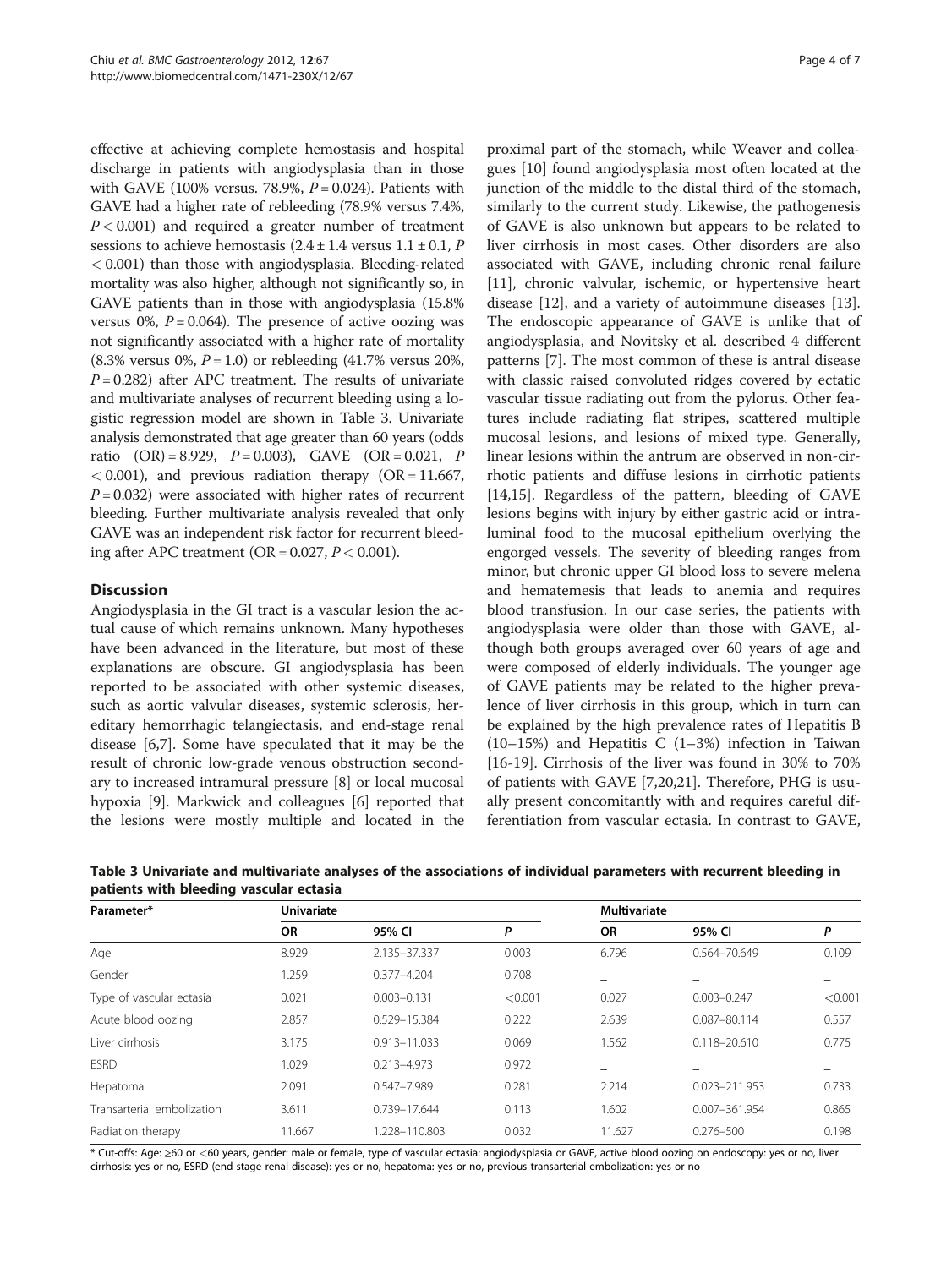which usually involves the gastric antrum, PHG generally affects the fundus and corpus of the stomach. However, GAVE and PHG are considered to be separate clinical entities because of the frequent presence of GAVE in the absence of portal hypertension [\[21\]](#page-5-0). PHG is rarely found as the sole cause of significant UGI bleeding in patients with portal hypertension [\[22](#page-5-0)]. Twelve of the GAVE patients in the current study had liver cirrhosis. Of these, 5 had concomitant PHG, and none was found to be bleeding from PHG during endoscopic examination.

Many endoscopic techniques are used to treat UGI vascular ectasias, including sclerotherapy, multipolar electrocoagulation, argon and laser photocoagulation, and APC [[1\]](#page-5-0). Early publications used mostly Nd: YAG laser coagulation, which produced acceptable results but was relatively expensive [[23-26\]](#page-6-0). In the last decade, APC has been proven to be at least as effective. [\[5](#page-5-0)] In published series of treatment of GAVE bleeding; the number of sessions required to achieve hemostasis was lower when APC was used than when laser or bipolar techniques were used [[25](#page-6-0)-[27\]](#page-6-0). The current study found that the use of APC to treat both UGI vascular ectasia and GAVE attained results comparable to those of other studies, with success rates of near 80% for GAVE [[28](#page-6-0),[29](#page-6-0)] and 100% for UGI angiodysplasia [\[30,31\]](#page-6-0).

APC treatment is characterized by noncontact coagulation, which allows tangential application and thus treatment of the target site in a uniform manner to a depth of approximately 1 to 3 mm, which is sufficient to coagulate the superficial blood vessels [[32](#page-6-0)]. Successful APC therapy leads to whitish coagulation of the mucosa and the disappearance of the underlying vascular structures. The coagulation depth of APC depends on the power generator setting, the distance from the target tissue, and the duration of the application [[33](#page-6-0)]. Histologically, the tortuous ectatic vessels of vascular ectasia extend superficially over the submucosal layer [[34](#page-6-0)]. For this reason, variable power settings (30–100 W) and flow rates of argon gas (0.8–2 liter/min) have been reported to be safe and effective for hemostasis of bleeding vascular ectasia [\[1,5,](#page-5-0)[27-29,32](#page-6-0)]. To our knowledge, there are no publications comparing various power settings and flow rates for safety and efficacy for this application. An experienced gastroenterologist can adjust the distance between the APC probe and the target lesion and the duration of application to achieve a satisfactory effect at a variety of settings. Therefore, the operator's experience and technique are quite crucial to successful APC treatment.

We observed that the patients with GAVE had a higher rebleeding rate than those with angiodysplasia despite no significant differences in platelet count, prothrombin time, activated partial thromboplastin time, or rates of end-stage renal disease and hepatoma between

these 2 groups. On one hand, the prevalence of liver cirrhosis (62.3%) in the GAVE patients of the current study, while consistent with the reported prevalence rates of 30% to 70% in published series [[7,20,](#page-5-0)[27,28\]](#page-6-0), was higher than in the angiodysplasia patients. The bleeding tendency associated with liver cirrhosis may have been responsible for the higher rebleeding rate, and even the higher mortality rate, in the GAVE group. On the other hand, the endoscopic appearance of angiodysplasia is single or multiple discrete red lesions 2 to 10 mm in size, whereas GAVE is characterized chiefly by erythematous stripes radiating in a spoke-like fashion from the pylorus to the antrum, mimicking a "watermelon" appearance. Therefore, the area with potential for bleeding is obviously larger in GAVE patients than in those with angiodysplasia. The higher rebleeding rate in the GAVE patients despite careful and thorough treatment by APC is a therefore a predictable outcome. However, despite the relatively small size of the lesions, the rebleeding rate of angiodysplasia after endoscopic treatment is not inconsiderable in some reports; [\[33](#page-6-0)] it may also be higher in uremic patients [\[32,33,35,36\]](#page-6-0). Therefore, this report may have underestimated the rebleeding rate of angiodysplasia lesions because of the small number of cases.

Both the Vienna and Asia-Pacific consensuses recommended intravenous high-dose proton-pump inhibitor (PPI) therapy after successful endoscopic hemostasis of high-risk bleeding ulcers [[37,38\]](#page-6-0). Nevertheless, many studies have shown that high-dose PPI treatment does not further reduce the rate of rebleeding compared with non-high-dose PPI treatment [\[39](#page-6-0)-[41\]](#page-6-0). The optimal dosing of PPIs in these patients remains controversial. However, maintaining an intragastric pH of  $>6.0$  allows stabilization of the clot, which stops peptic ulcer bleeding and prevents rebleeding [[42-44\]](#page-6-0). In the case of vascular ectasia bleeding, the use of PPIs could prevent rebleeding after APC hemostasis and enhance procedure-induced ulcer healing. In this study, we used nonhigh-dose PPI treatment and observed an overall rebleeding rate of 36.9%, including 7.4% of the angiodysplasia patients and 78.9% of the GAVE patients. However, the evidence on the optimal dosing of PPIs following APC treatment of bleeding vascular ectasia is limited, and no study gave detailed information on the dose of PPIs prescribed [[27-29](#page-6-0)]. Therefore, there is need for further study to clarify this issue.

There was no complication related to APC during endoscopy or after treatment in the 74 treatment sessions of 46 patients of the present study. APC is a non-contact thermal method of hemostasis that uses argon plasma to transfer electrical energy to the target tissue. Its characteristics include rapid treatment of multiple or extensive lesions and decreased depth of penetration. However, all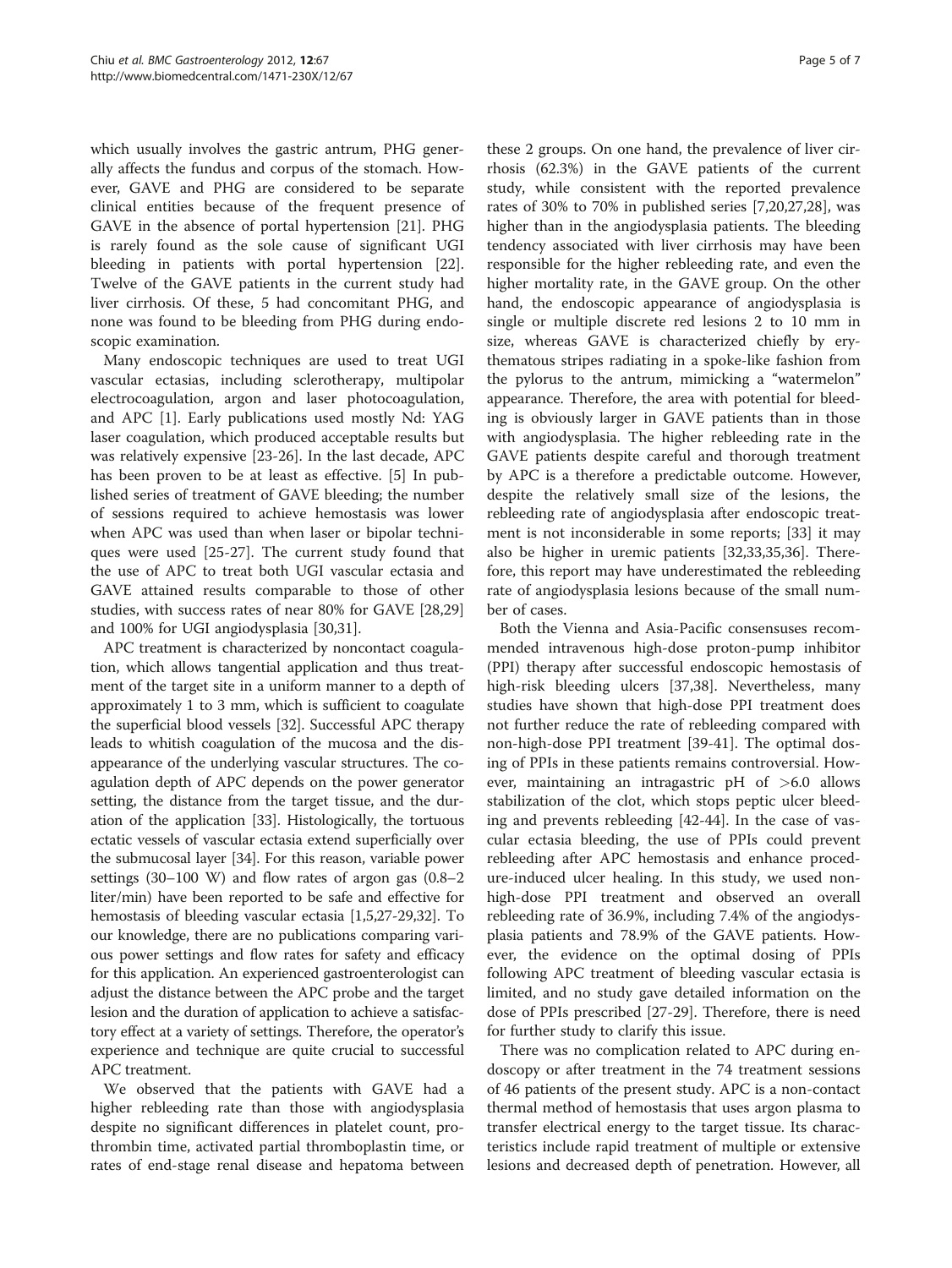<span id="page-5-0"></span>of the complications that have been reported with other thermal hemostasis techniques, such as submucosal emphysema, superficial ulceration, fibrotic contracture, stricture, and perforation, can still occur [[45](#page-6-0)]. The perforation rate has been reported to range from 0% to 8% and occurs most frequently when APC is used for ablation of Barrett's esophagus and palliative ablation for malignant stenosis [\[32,45\]](#page-6-0). The depth of energy penetration is crucial to the occurrence of perforation after thermal hemostasis. The relatively superficial coagulation required for treatment of UGI vascular ectasia should largely avoid this serious complication, making non-contact APC a safe and effective option

Three GAVE patients in the current study died of recurrent GI bleeding, and all of them suffered from other co-morbidities, such as concurrent liver cirrhosis and hepatoma, sepsis, or respiratory failure. Surgical intervention, mainly antrectomy, has been reported for treatment of recurrent bleeding of GAVE lesions [21]. However, surgery is usually reserved for patients who fail endoscopic therapies and, moreover, are often elderly with major co-morbid illnesses. The post-operative morbidity in these patients was reported to be up to 23% with a mortality rate of about 2.5% [[46,47\]](#page-6-0). Therefore, in consideration of the terminal disease status of these 3 patients, surgery was not considered.

#### Conclusion

Endoscopic hemostasis with APC is a safe modality for treatment of both angiodysplasia and vascular ectasia bleeding. APC is more effective at treating angiodysplasia than at treating vascular ectasia bleeding. GAVE is associated with a higher rebleeding rate and may require multiple sessions to achieve sustained hemostasis.

#### Abbreviations

APC: Argon plasma coagulation; UGI: Upper gastrointestinal; GAVE: Gastric antral vascular ectasia; PHG: Portal hypertensive gastropathy; PPI: Proton pump inhibitor.

#### Competing interests

The authors declare that they have no competing interests.

#### Acknowledgements

The authors wish to thank Ms. Rong-Ting Lin, supported by NSC grant #96- 2314-B-182A-063, for her help with the clinical follow-up and data collection.

#### Author details

<sup>1</sup> Division of Hepato-Gastroenterology, Department of Internal Medicine, Kaohsiung Chang Gung Memorial Hospital and Chang Gung University College of Medicine, 123, Ta-Pei Road, Niao-Sung District, Kaohsiung City, 833, Taiwan. <sup>2</sup>Department of Gastroenterology and Hepatology, Royal Adelaide Hospital, Adelaide, South Australia.

#### Authors' contributions

Yi-Chun Chiu executed the study and drafted the manuscript. Lung-Sheng Lu, Keng-Liang Wu, Ming-Luen Hu, and Wei-Chen Tai collected the cases and performed clinical follow-up. William Tam revised and corrected the English of the manuscript. King-Wah Chiu critically revised the manuscript for important intellectual content. Seng-Kee Chuah (corresponding author)

conceived and designed the study and gave final approval of the manuscript. All authors read and approved the final manuscript.

Received: 17 November 2011 Accepted: 9 June 2012 Published: 9 June 2012

#### References

- Pavey DA, Craig PI: Endoscopic therapy for upper gastrointestinal vascular ectasias. Gastrointest Endosc 2004, 59:233–238.
- 2. Clouse RE: In Textbook of Gastroenterology. 3rd edition. Edited by Yamada T. Philadelphia: Lippincott Williams and Wilkins; 1999:2564–2582.
- 3. Abedi M, Haber GB: Watermelon stomach. Gastroenterologist 1997, 5:179-184.
- 4. Gretz JE, Achem SR: The watermelon stomach: clinical presentation, diagnosis and treatment. Am J Gastroenterol 1998, 93:890–895.
- 5. Probst A, Scheubel R, Wienbeck M: Treatment of watermelon stomach (GAVE syndrome) by means of endoscopic argon plasma coagulation (APC): long-term outcome. Z Gastroenterol 2001, 39:447–452.
- 6. Markwick T, Kerlin P: Angiodysplasia of Upper gastrointestinal tract. Clinical spectrum in 41 patients. J Clin Gastroenterol 1986, 8:404–407.
- 7. Novitsky YW, Kercher KW, Czerniach DR, Litwin DE: Watermelon stomach: pathophysiology, diagnosis, and management. J Gastrointest Surg 2003, 7:652–661.
- 8. Boley SJ, Sammartano R, Adams A, Dibase A, Kleinhause S, Sprayregen S: On the nature of vascular ectasias of the colon. Gastroenterology 1977, 72:650–660.
- 9. Rogers BHG: Endoscopic diagnosis and therapy of mucosal vascular abnormalities of the gastrointestinal tract, occurring in elderly patients and associated with cardiac, vascular and pulmonary disease. Gastrointest Endosc 1980, 26:134–138.
- 10. Weaver GA, Alpern HD, Davis JS, Ramsey WH, Reichelderfer M: Gastrointestinal angiodysplasia associated with aortic valve disease: part of the spectrum of angiodysplasia of the gut. Gastroenterology 1979, 77:1–11.
- 11. Stefanidis I, Liakopoulos V, Kapsoritakis AN, Ioannidis I, Eleftheriadis T, Mertens PR, Winograd R, Vamvaka E, Psychos AK, Potamianos SP: Gastric antral ectasia (watermelon stomach) in patients with ESRD. Am J Kidney 2006, 47:77–82.
- 12. Brandt LJ: Gastric antral vascular ectasia: is there to be a consensus?. Gastrointest Endosc 1996, 44:355.
- 13. Sargeant IR, Loizou LA, Rampton D, Tulloch M, Bown SG: Laser ablation of upper gastrointestinal vascular ectasia: long term results. Gut 1993, 34:470–475.
- 14. Ito M, Uchida Y, Kamano S, Kawabata H, Nishioka M: Clinical comparisons between two subsets of gastric antral vascular ectasia. Gastrointest Endosc 2001, 53:764–770.
- 15. Sebastian S, O'Morain CA, Buckley JM: Current therapeutic options for gastric antral vascular ectasia. Aliment Pharmacol Ther 2003, 18:157–165.
- 16. Chen CH, Lee CM, Lu SN, Changchien CS, Eng HL, Huang CM, Wang JH, Hung CH, Hu TH: Clinical significance of hepatitis B virus (HBV) genotypes and precore and core promoter mutations affecting HBV e antigen expression in Taiwan. J Clin Microbiol 2005, 43:600–606.
- 17. Liaw YF, Chu CM: Hepatitis B virus infection. Lancet 2009, 373:582-592.
- 18. Chen CH, Wang MH, Wang JH, Hung CH, Hu TH, Lee SC, Tung HD, Lee CM, Changchien CS, Chen PF, Hsu MC, Lu SN: Aflatoxin exposure and hepatitis C virus in advanced liver disease in a hepatitis C virus-endemic area in Taiwan. Am J Trop Med Hyg 2007, 77:747-752.
- 19. Dai CY, Ho CK, Huang JF, Hsieh MY, Hou NJ, Lin ZY, Chen SC, Hsieh MY, Wang LY, Chang WY, Yu ML, Chuang WL: Hepatitis C virus viremia and low platelet count: a study in a hepatitis B & C endemic area in Taiwan. J Hepatol 2010, 52:160–166.
- 20. Burak KW, Lee SS, Beck PP: Portal hypertensive gastropathy and gastric antral vascular ectasia (GAVE) syndrome. Gut 2001, 49:866-872.
- 21. Spahr L, Villeneuve JP, Dufresne MP, Tassé D, Bui B, Willems B, Fenyves D, Pomier-Layrargues G: Gastric antral vascular ectasia in cirrhotic patients: absence of relation with portal hypertension. Gut 1999, 44:739–742.
- 22. Primignani M, Carpinelli L, Preatoni P, Battaglia G, Carta A, Prada A, Cestari R, Angeli P, Gatta A, Rossi A, Spinzi G, De Franchis R: Natural history of portal hypertensive gastropathy in patients with liver cirrhosis. The New Italian Endoscopic Club for the study and treatment of esophageal varices (NIEC). Gastroenterology 2000, 119:181–187.